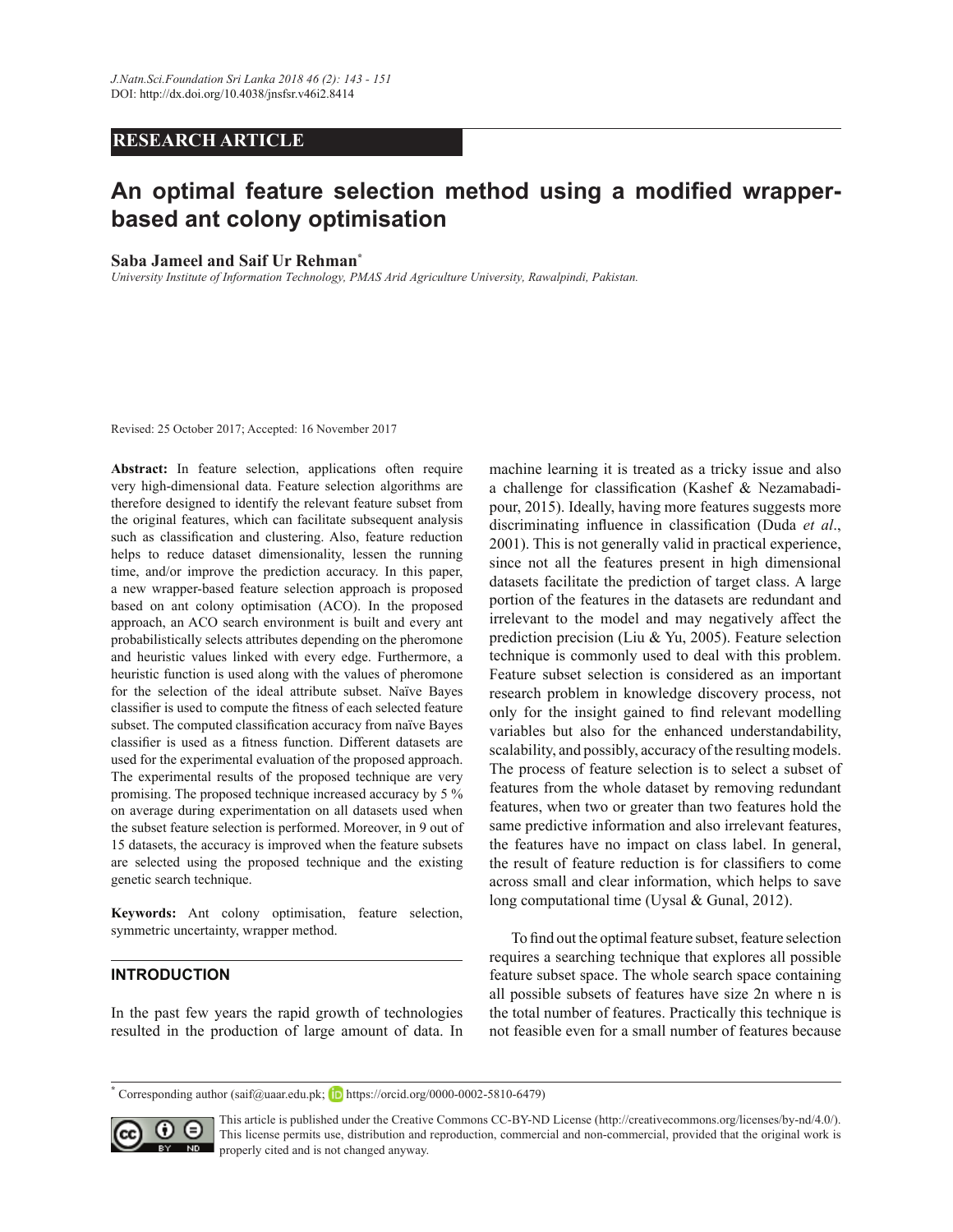of its computational complexity. Therefore, feature selection is a discrete optimisation problem (Markid et al., 2015a). To avoid this difficulty heuristic search strategies [i.e. genetic algorithm, simulated annealing, ant colony optimisation (ACO) etc.] are proposed. The feature selection strategies can be divided into four groups: filter, wrapper, embedded and hybrid methods (Saeys *et al*., 2007).

In filter methods statistical measures are used to calculate the relevance of features. A filter method can successfully eliminate irrelevant attributes without using any learning algorithm (Tabakhi & Moradi, 2015). Filter models are computationally inexpensive (Markid et al.,  $2015a$ ).

In wrapper methods, to calculate the worth of a feature subset, a learning algorithm is used besides some search strategy. They are computationally expensive as compared to filter models but regarded as better when concerning classification accuracy (Yu & Liu, 2003).

 In embedded methods, feature selection is integrated as a part of the learning process. These strategies utilise the entire dataset and do not split the dataset into test and training sets. They find the optimal subset of features faster as compared to wrapper models because in this technique each selected subset is not evaluated like in the wrapper method (Markid *et al.*, 2015a).

Some researchers have combined the filter and wrapper approaches for feature selection process in successive steps (Tabakhi *et al*., 2014). This approach is termed as hybrid feature selection scheme. In the hybrid scheme, initially, the filter method is applied to select a significant subset of features and from this significant subset of features the optimal feature set is filtered out using the wrapper method (Unler *et al.*, 2011).

More recently, swarm-based strategies are earning fame due to their superior performance to solve feature selection problem. Among swarm-based approaches to feature selection, ACO is a promising way to deal with combinational optimisation problem and has been extensively used in feature selection (Al-Ani, 2005; Aghdam et al., 2009). ACO has some advantages: it follows nature in a parallel way, provides multi agent structure, positive feedback and has good local and global search ability.

Different feature selection methods based on ACO have been reported in recent years (Markid et al., 2015b). Among these approaches, binary ACO for feature selection was suggested for the first time (Touhidi et al., 2007). In this approach, all of the features are visited by ants and are allowed to either select it or not. In their approach, the ants can only analyse the successive feature and are unable to travel in any desired sequence of attributes. This limitation decreases the search exploration that results from non-optimal solutions.

In 2012, another feature selection scheme was introduced by Abd-Alsabour *et al.* (2012). In their work, the impact of fixing the length of selected subsets of features by using ACO for feature selection was studied (Abd-Alsabour *et al.*, 2012). Extensive experiments were performed to check the impact of fixing the number of features with varying size of the features. The results revealed that varying the length of selected subsets of attributes delivered better performance as compared to selected subset of attributes with fixed length with regard to classification accuracy.

Chen *et al.* (2013) presented an ACO based algorithm, which is called ant colony optimisation feature selection  $(ACOFS)$ . They used a binary strategy. In this algorithm, the features are contained in a sequence with two arcs between every feature (node) and its subsequent one. The well-known F- score is used as a heuristic function and competitive results were obtained in this approach. But, due to the topology of ACOFS any type of statistical information cannot be used and the final subset will not facilitate to eliminate redundant features.

Markid *et al.* (2015a) proposed bidirectional ant colony optimisation feature selection (BDACOFS). BDACOFS was motivated from the earlier work, ACOFS (Chen et al., 2013). The adopted binary strategy makes it more flexible, so that the BDACOFS can use statistical information. Markid et al. (2015a) designed the topology of the proposed algorithm as a circular graph. Two factors were used to calculate the heuristic desirability F-score and mutual information. From the preliminary experimentations, authors have concluded that their technique BDACOFS performed well and removed redundant features as compared to ACOFS.

Tabakhi *et al.* (2014) proposed a filter strategy using an unsupervised feature selection method based on ACO algorithm, called UFSACO. The UFSACO executes an implicit relevance and explicit redundancy analysis. Although UFSACO performs well in some cases the relevance of attributes in the dataset cannot be decided without redundancy among attributes. Therefore, UFSACO cannot remove irrelevant attributes from the dataset (Tabakhi *et al*., 2014).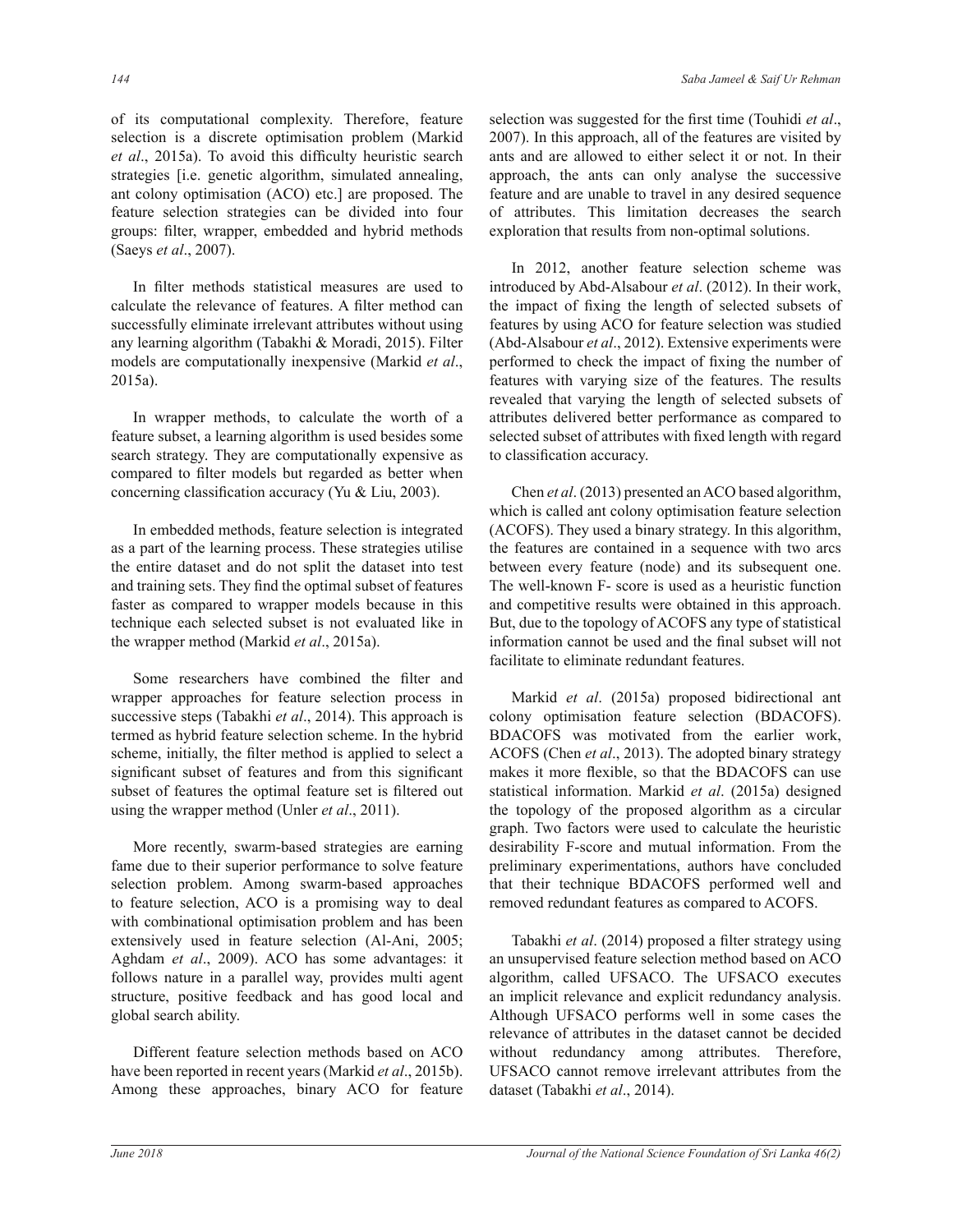In 2015, a new feature subset selection approach was proposed by Khan and Baig (2015). In their technique, for the computation of the heuristic desirability two well-known measures were used. These two measures are minimum redundancy and maximum relevance (mRMR). The investigational results demonstrated that the proposed strategy outperforms particle swarm optimisation (PSO) and genetic algorithm (GA) based feature subset selection. Furthermore, they showed that ACO is a robust method for feature subset selection as compared to PSO or GA based feature selection schemes. The performance of the proposed approach may be enhanced by utilising different measures of relevance  $(e.g. MI)$  rather than mRMR.

 Sequence based feature selection (SFS) is another feature selection (Markid et al., 2015b). This algorithm is based on ACO approach. This method uses a completely linked graph of nodes to represent the problem and puts the pheromone on edges instead of nodes. Each ant should visit all the nodes and at the end of iteration every ant has a sequence of nodes. These sequences were passed to the next step for selecting a subsequence of it and considered as candidate solutions. SFS technique expands the quantity of possible solutions (for assessment) but the quantity also increases the computational time of their algorithm.

Maximum margin feature selection (MMRFS) is a wrapper method for feature subset selection. This method was proposed by Cheng *et al.* (2007). In the method, MMRFS uses information gain to weigh the correlation between each of the dataset features and class labels, and then selects features with less redundancy covering new training samples.

Guyon et al. (2002) proposed a support vector machine recursive feature elimination (SVM RFE). SVM RFE starts by selecting the dataset features *via* a greedy backward feature elimination. This technique initially builds a linear classifier, then uses the weight vector of the hyperplane constructed by the training samples in order to rank the features. During each iteration, lower ranked features are removed and a new hyperplane is constructed and so on. The limitation of this technique is that it works only with linear kernel (Guyon *et al.*, 2002).

In 2016, Gu et al. proposed a cat swarm optimisation (CSO) based method for handling high dimensional feature subset selection. In their work, the CSO is modified to be suited for combinatorial optimisation. The modified CSO based variant is embedded in a wrapper feature selection approach. Gu et al. (2016) concluded

that the number of new solutions found in terms of feature subset by CSO-kNN is considerably larger than that was found by the PSO-based methods. Unlike the PSO-based method where the final optimal results heavily rely on the initialisation in terms of the number of selected features, the purposed CSO method performs consistently well and is less sensitive to initialisation.

Recently in 2016, Wang *et al.* introduced a new rough set model called fuzzy neighbourhood rough set. This model decreased the possibility that an instance belongs to multiple classes. The dependency between fuzzy decision and condition features is defined. Using this dependency, the significance of a candidate feature is evaluated. The experimental results showed that the algorithm can find a small and effective subset of features and obtain high classification accuracy. The authors also found that the two parameters have great impact on the performance of the proposed attribute reduction algorithm. Selection of suitable values of parameters for each dataset according to the numbers of selected features and classification accuracies is an important issue of this technique.

Li and Oh  $(2016)$  proposed a new method to improve the quality of feature selection. They disclosed that the information about the interactions between two given features is very helpful for improving the original feature selection algorithms. In their study, they used the classification accuracy as an evaluation measure for interaction but they also added that evaluation measure could be changed if the aim of feature selection is other than classification. The proposed method does not include redundancy among its features (Li  $& Oh, 2016$ ).

 Various methods have been proposed for feature selection based on ACO to eliminate insignificant features from the dataset. However, from the above detailed survey of the different feature selection techniques, it can be summarised that still there is room to search for an optimised feature subset without degrading classification accuracy and reducing the dimension of datasets.

 An important issue in feature selection is the development of a method, which can select a high quality feature subset and eliminate both redundant and irrelevant features from the dataset under observation. In this paper, a new wrapper-based feature selection approach using ACO is proposed for the feature subset section. In the proposed algorithm, ACO is adopted to guide the search procedure and to remove the irrelevant as well as redundant features from the datasets. Symmetrical uncertainty is used as a heuristic function. Naïve Bayes classifier performance is used to evaluate the significance of each selected subsets of features.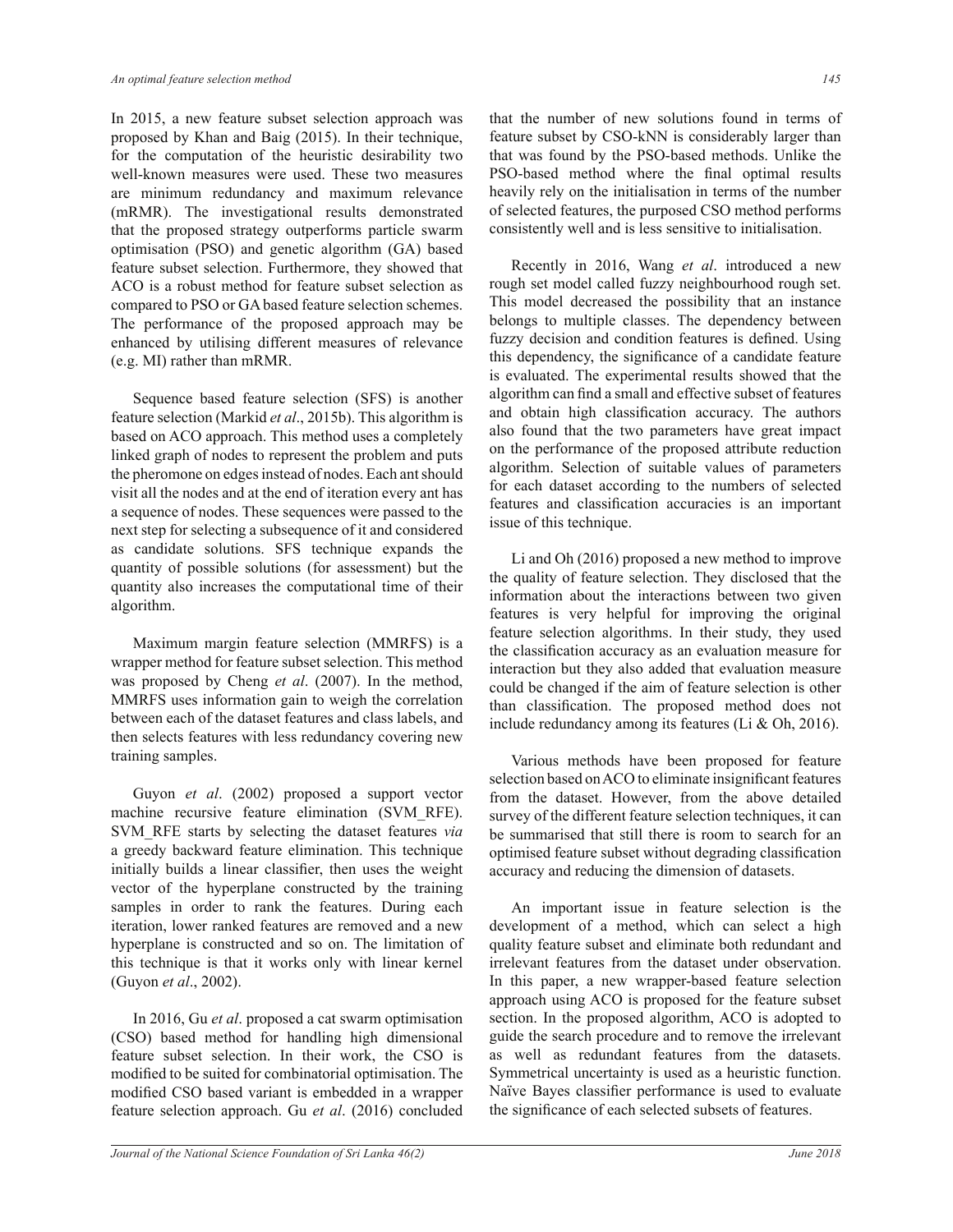## **METHODOLOGY**

Feature selection is a discrete optimisation problem (Markid *et al.*, 2015a), and therefore the optimisation capability of ACO is utilised for the feature selection. In the proposed technique, ACO is used as a populationbased mechanism for the selection of feature subset. The wrapper-based methods primarily used the populationbased selection of feature subset, in which a learning algorithm is employed to evaluate the usefulness of selected subsets of features (Ali & Shahzad, 2012).

#### **Ant colony optimisation**

In 1996, Dorigo *et al*. embraced this idea and suggested an 'artificial colony of ant's algorithm', which was known as the ant colony optimisation. ACO is a metaheuristic algorithm that was motivated by the seeking activities of ants (Kashef & Nezamabadi-pour, 2015). In ACO, ants act as agents and each ant constructs its own candidate solution. The solution is constructed by using a probability function based on the pheromone value and desirability value. On the completion of each iteration, all the candidate solutions are evaluated and the pheromones on visited paths are updated. In successive iterations, optimised solution was obtained. The main deliberation for applying ACO to feature selection problem is as follows:

#### **ACO's search space**

Search space is one of the main critical factors, when one attempts to obtain improved results from ACO based algorithm. ACO based algorithm mostly utilised the complete graph with *m-nodes* where *m* is the total number of attributes (Markid et al., 2015a). The other is binary strategy where attributes are in a sequence with two edges between each node and its successor (Chen et al., 2013). However, the complexity of edges among the nodes has been reduced in binary approach, but there is no possibility to apply any sort of mutual statistical information between nodes (Haindl et al., 2006) as heuristic function, because of the absence of full association between nodes of graph. Therefore, redundant features cannot be eliminated in this binary approach.

 In the proposed approach, the complete graph is used as a search space. It is an M<sup>\*</sup>M graph; M is the total number of features except for target feature. Each feature is represented through a node. The start node is selected by every ant through guided random selection; for this purpose information gain  $(IG)$  is used. The search space also consists of a terminal node. The terminal node is utilised to end the search and is associated with every node in the graph. When a terminal node is selected by an ant, it does not include further nodes and its trail is regarded as complete. In the proposed algorithm, the number of features to be selected by an ant is not predefined (limitation of ACO approach), it selects the feature subsets arbitrarily.



Figure 1: Search space of ACO for ant's traversal

# **Attribute's selection**

*σπροσποιή το της επιλεύτερησης από την προσποιή της προσποιής του προσποιήσης* που την προσποιήση του προσποιήση probability is the pheromone amount that is associated of an attribute. If an ant is at node *l*, the probability of selecting the next node as  $m$  is computed through the After selecting the first attribute/node to move from the present attribute to the next, an ant utilises two factors to compute the selection probability of subsequent attributes. The first factor in computing the selection is the heuristic function that illustrates the significance probability equation. It is essential that the node *m* has not been visited up till now. This probability is computed by using the following equation (Khan & Baig, 2015):

$$
\rho_{ij} = \frac{[\tau_{lm}]^{\alpha} [\eta_{lm}]^{\beta}}{\sum_{K \in S} [\tau_{lm}]^{\alpha} [\eta_{lm}]^{\beta}}
$$
...(1)

 $\frac{1}{2}$  and node *m*, and  $\eta_{lm}$  is the heuristic value. In equation (1)  $\tau_{lm}$  represents the pheromone amount and node  $m$ , and  $n_0$ <br>no parameters are c The influencing parameters are  $\alpha$  and  $\beta$ , which influence the relative of the relative parameters. ೄא಼ the value of pheromone and heuristic, respectively.

# **Heuristic function**

In the proposed algorithm, to calculate the heuristic function, symmetrical uncertainty (SU) is used. Symmetry is a desired property for measuring correlations among attributes. SU has various advantages i.e. its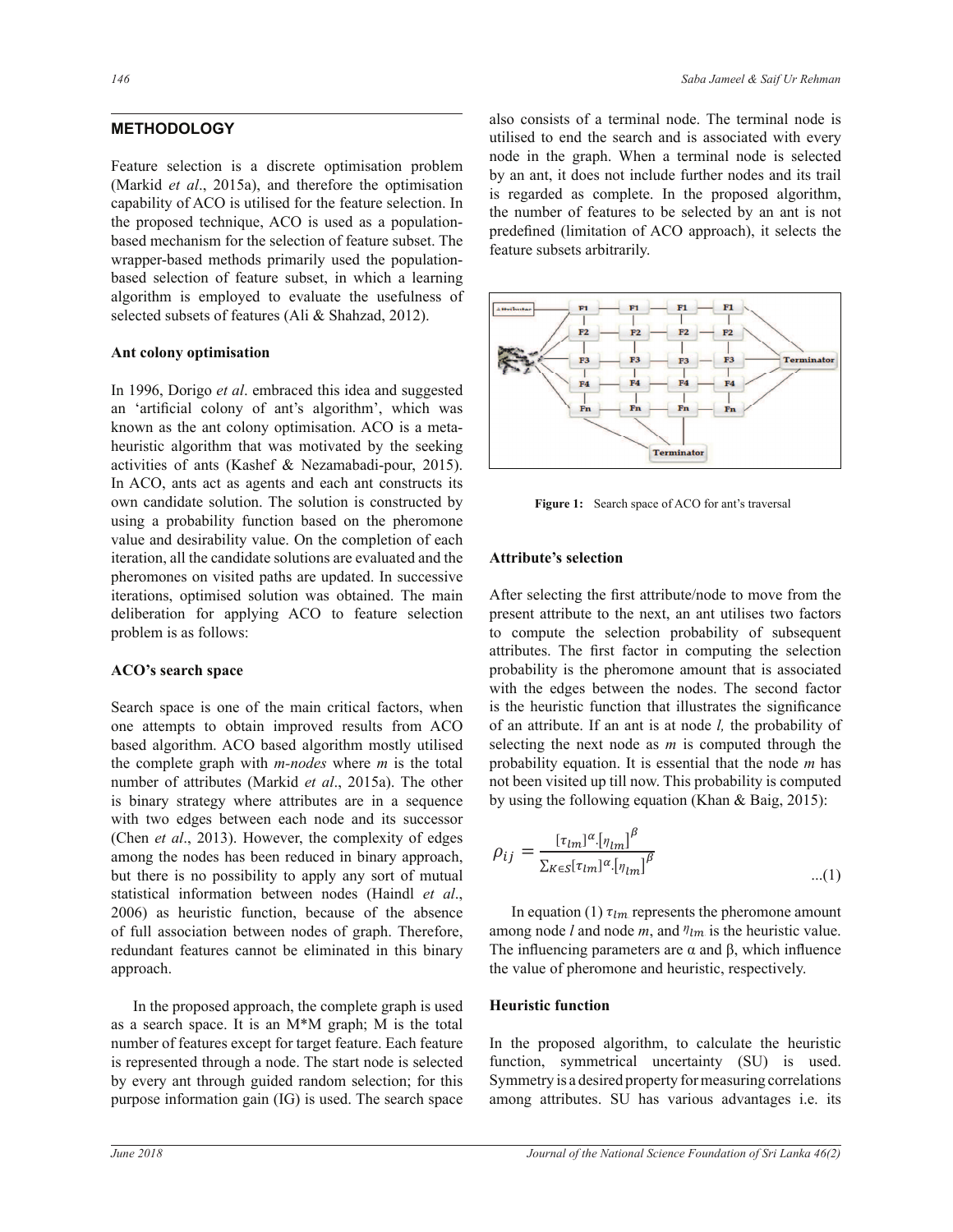nature is symmetric hence SU  $(i, j)$  is same as that of SU  $(i, i)$ , consequently it decreases the required number of comparisons. It is not affected by multi valued features as the information gain, and its values are normalised in the range  $[0, 1]$ . SU is calculated using equation  $(2)$  (Ali & Shahzad, 2012).

$$
SU(X,Y) = 2 \left[ \frac{IG(X/Y)}{H(X) + H(Y)} \right] \qquad \qquad \dots (2)
$$

 $IG(X/Y)$  represents information gain of attributes X and Y. The entropy of attribute X is represented by  $H(X)$  and the entropy of attribute Y is  $H(Y)$ . If the value of  $SU(X, Y)$ is 1, it indicates that  $X$  and  $Y$  are absolutely dependant; a 0 value suggest that A and B are completely independent. The proposed algorithm calculates the SU between all the attributes.

#### **Fitness function**

To discover the importance of a particular subset of attributes fitness function is used. In the proposed algorithm, the classification accuracy is used as a fitness function. When a specific subset is constructed by an ant, we retain this particular subset of attributes and to evaluate its worth we run the classifier [naïve Bayes (NB) is used for this purpose]. The fitness of the specific subset of attribute is calculated through equation (3) (Markid et al., 2015a).

$$
fitness = \frac{\varphi}{M} \qquad \qquad \dots (3)
$$

where  $\varphi$  represents the quantity of example correctly classified by the classification algorithm, and M is the aggregate amount of test cases. Fitness is computed for every fold and then averaged.

#### **Pheromone** update

When every ant completes their visit, the pheromone values are updated, so for search, future ants can utilise this information. The values of pheromone are updated through equation  $(4)$ 

$$
\tau_{lm}(t+1) = \tau_{lm}(t) * Q * \lambda \qquad ...(4)
$$

The value of pheromone among node  $l$  and  $m$  in the current iteration is represented by  $\tau_{\mu}$  (t) and Q represents the quality of the solution; quality depends on the value of fitness received from the current iteration. The aim of the pheromone upgrade is to boost the value of pheromone connected with the best solution, and to diminish those that are not connected with the best ones generally. This is accomplished by reducing the pheromone values through evaporation. In this way for the future ants the best attributes subset will become more appealing and have more chances of selection. To avoid premature convergence a moderation factor  $\lambda$  is used in equation  $(4)$ .

The following equation  $(5)$  is used to evaporate pheromone value (Ali & Shahzad, 2012).

$$
\tau_{lm}(t) = \tau_{lm}(t)(1-\rho) \tag{5}
$$

The value of pheromone among node  $l$  and  $m$  in the current iteration is represented by  $\tau_{lm}$  (t) and  $\rho$  is the pheromone evaporation rate.

#### Proposed algorithm

(D: dataset, C: maximum number of allowed Input: iterations, A: define the number of ants.  $S$ .: current subset,  $S_{\sigma}$ : global best subset)

#### // an optimal subset **Output: Subset**

- 1. begin algorithm
- 2. Compute the information gain IG of each feature with target feature,  $i = 1,...,n$ .
- 3. Compute the symmetrical uncertainty (SU) using equation 2,  $S_{ij}$  between features, i, j = 1.....n.
- 4. Initialise the intensity of pheromone associated with the features, i,  $j = 1,...n$
- 5. Initialise ACO parameters
- 6. Generate a population of ants.
- $\overline{7}$ . for  $t=1$  to C do
- 8. for  $K=1$  to A do 9. Generate a subset of feature S.
- Evaluate each feature subset S, using the 10. computed value of SU between features  $if(S > S)$

'end if

14. end for

- Update pheromone according to the pheromone 15. updating rule from equation (4) and goto Line No. 7
- 16. end for

Report best feature subset, S<sub>q</sub> 17.

end algorithm 18.

#### **RESULTS AND DISCUSSION**

The proposed feature selection approach was evaluated using fifteen different datasets from the UCI machine learning repository (Hettich & Bay, 1996). These datasets included common and benchmark datasets used for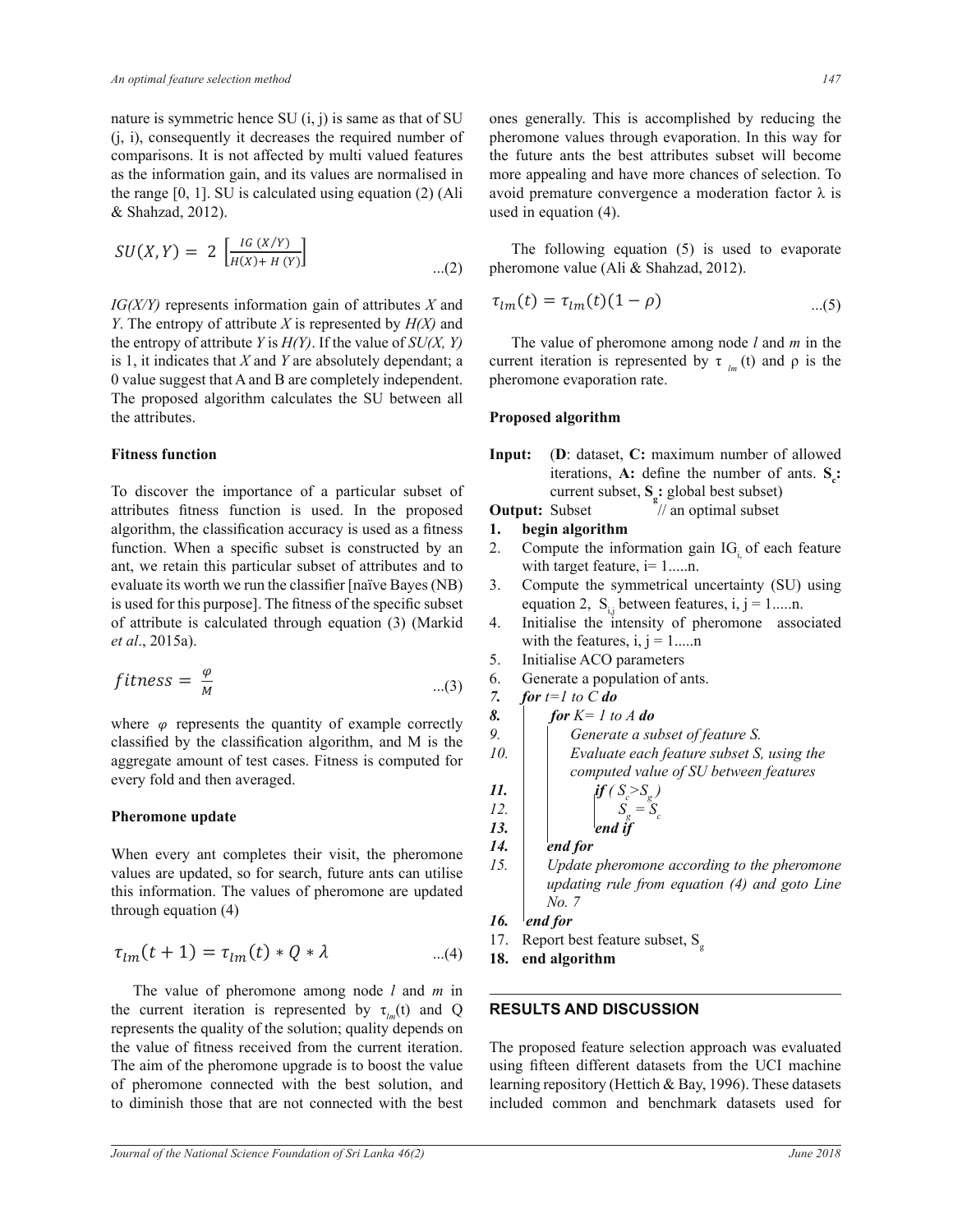feature selection performance evaluation. The primary statistical details about the datasets are given in Table 1.

The proposed technique is implemented in Microsoft Visual C#. Net using 4.0 . Net framework. The experiments were conducted on HP Core i5-2430M CPU  $\omega$  2.40 GHz, 6Gb RAM running Windows 10, 64-bit. 10-fold cross-validation is used for all of the experiments. In this cross-validation, the datasets are divided randomly

into 10 equal sized, mutually exclusive subsets. Each of the subsets is used once for testing and the rest of 9 are utilised for training. The parameters used in the experiments incorporate pheromone evaporation rate  $\rho$  - 0.09; maximum iteration of the proposed algorithm -100; moderation factor used in pheromone update - 0.1; number of ants in a generation - 15; values of  $\alpha$  and  $\beta$ , which influence the value of pheromone and heuristic, respectively - 1.

| Datasets                   | No. of attributes | No. of instances | No. of classes |
|----------------------------|-------------------|------------------|----------------|
| Tic-tac-toe                | 9                 | 958              | $\overline{2}$ |
| Iris2                      | 4                 | 150              | 3              |
| Vehicle                    | 18                | 848              | 4              |
| <b>Diabetes</b>            | 8                 | 768              | $\overline{2}$ |
| Breast-cancer-wisconsin-MD | 10                | 699              | $\overline{2}$ |
| Soybean-large MD           | 35                | 307              | 4              |
| Zoo                        | 17                | 101              | 7              |
| Glass                      | 9                 | 214              | 6              |
| Hepatitis MD               | 19                | 155              | $\overline{2}$ |
| Lenses MD                  | 5                 | 24               | 3              |
| Winequality-red-MD         | 11                | 1599             | 6              |
| <b>SPECT</b>               | 22                | 267              | 2              |
| Heart                      | 13                | 270              | $\overline{2}$ |
| German                     | 20                | 1000             | $\overline{2}$ |
| Blood-transfusion          | 4                 | 748              | $\overline{c}$ |

**Table 1:** Dataset statistics used

Table 2: Accuracy calculated with all features and after selecting optimal feature subset by applying feature selection with proposed optimal feature selection using ACO

|                            | Without attribute<br>subset selection | Feature selection using<br>genetic search | Feature subset<br>selection (ACO) |  |
|----------------------------|---------------------------------------|-------------------------------------------|-----------------------------------|--|
| Datasets                   | Accuracy                              |                                           |                                   |  |
| Tic-tac-toe                | 69.83                                 | 73.06                                     | 74.21                             |  |
| Iris2                      | 86.67                                 | 92.00                                     | 92.00                             |  |
| Vehicle                    | 57.09                                 | 58.51                                     | 60.17                             |  |
| Diabetes                   | 72.91                                 | 75.78                                     | 75.78                             |  |
| Breast-cancer-wisconsin-MD | 96.57                                 | 97.28                                     | 97.28                             |  |
| Soybean-large MD           | 97.72                                 | 98.33                                     | 99.02                             |  |
| Zoo                        | 41.58                                 | 98.03                                     | 97.03                             |  |
| Glass                      | 66.82                                 | 64.01                                     | 66.82                             |  |
| Hepatitis_MD               | 65.16                                 | 73.71                                     | 74.19                             |  |
| Lenses MD                  | 37.50                                 | 88.00                                     | 87.50                             |  |
| Winequality-red-MD         | 56.84                                 | 60.97                                     | 61.10                             |  |
| <b>SPECT</b>               | 68.16                                 | 70.03                                     | 75.65                             |  |
| Heart                      | 80.74                                 | 84.81                                     | 85.92                             |  |
| German                     | 68.90                                 | 75.60                                     | 76.40                             |  |
| Blood-transfusion          | 73.26                                 | 77.40                                     | 76.07                             |  |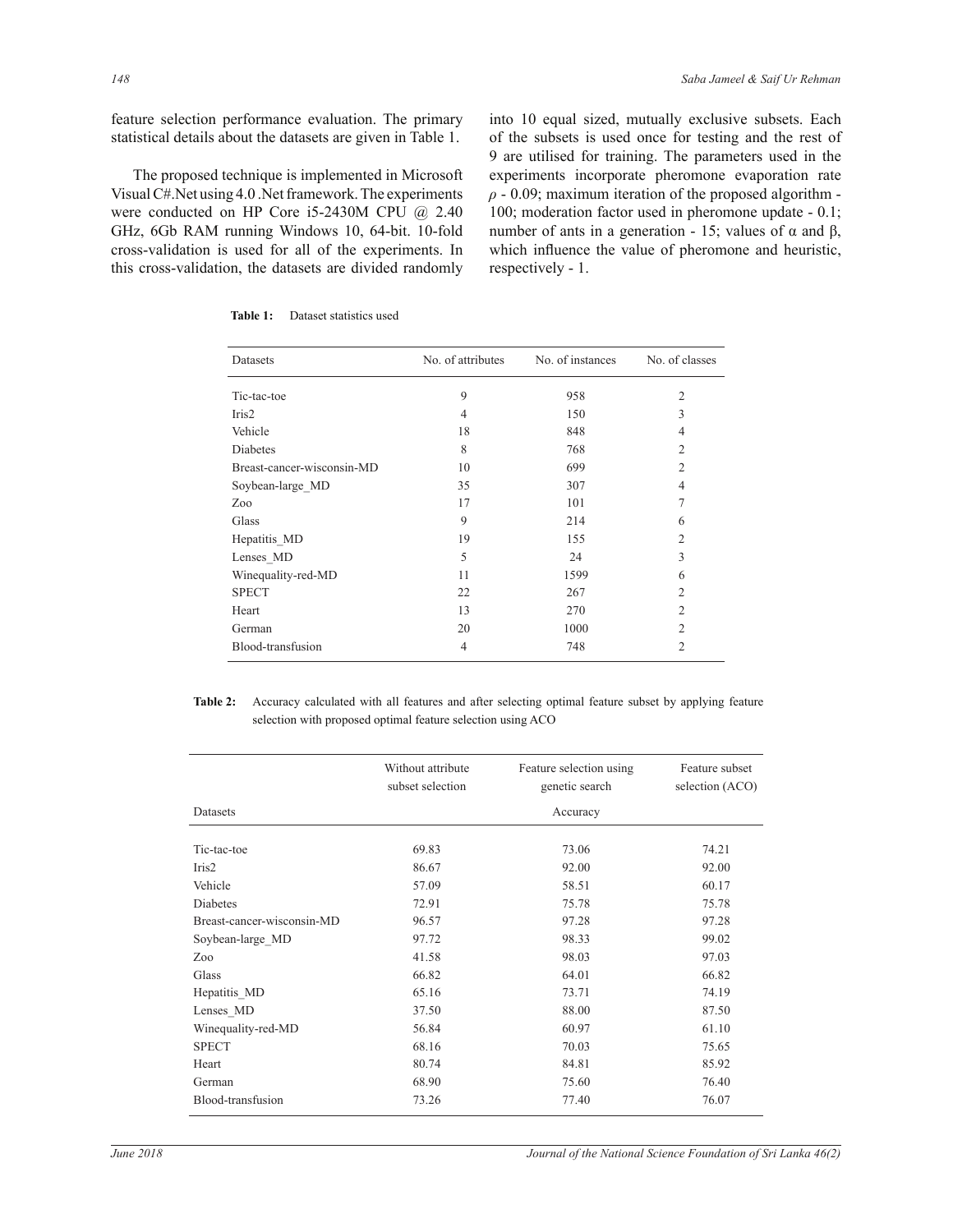Based on the above parameter settings, the classification accuracy is computed using naïve Bayes classifier for all the datasets with entire set of features. Furthermore, using the proposed algorithm optimal feature subset is selected and on this reduced feature subset the classification accuracy is calculated. Feature selection using the proposed optimal ACO's accuracy has been compared with the feature selection based on genetic search by using naïve Bayes classifiers. This method is already implemented in WEKA, which is a machine learning open source software package. The proposed optimal ACO based algorithm achieved better performance on nine datasets out of fifteen. The accuracy values of (a) without feature subset selection; (b) with attribute subset selection and (c) feature subset selection using genetic search against each dataset is shown in Table 2.

 During the experimentations on the different datasets, the proposed ACO based feature selection technique results in better accuracy as compared to the accuracy computed using without feature subset selection. The maximum accuracy is achieved on Zoo and Lenses MD datasets, which is 55  $\%$  and 50  $\%$  improved, respectively. Overall, on average more than 5 % accuracy is improved using the proposed approach. Moreover, when the proposed ACO based feature subset selection technique is compared with the results obtained from feature selection using genetic search, it was observed that the proposed technique produce better accuracy in nine out of 15 datasets under observation.

In addition to the accuracy, the number of features reduced are also demonstrated. For the experimentation, two competing feature subset selection techniques are considered. These two techniques are ACOFS (Chen et al., 2013) and UFSACO (Tabakhi et al., 2014). The source code of ACOFS was obtained from the authors and the UFSACO code is re-implemented. The datasets discussed in Table 1 are considered for evaluation. During the experimentation, the proposed ACO technique performed better in most of the cases and it has reduced more number of attributes than the competing ACOFS and UFSACO.

 In Table 3, the number of features reduced by the proposed ACO based feature selection and the two competing feature subset selection techniques is given. In most of the cases, the proposed ACO based technique performance was good. Best performance of the proposed ACO is on Breast-cancer-wisconsin-MD dataset in which 31 irrelevant features are reduced whereas on the same dataset UFSACO reduced only 19 features and ACOFS reduced only 22 attributes. Only on the Glass dataset, the proposed ACO based technique has not removed any irrelevant feature but ACOFS has reduced two irrelevant features. However, overall the performance of the proposed feature subset selection technique is more accurate as compared to the other competing feature subset selection techniques.

| <b>Table 3:</b> Number of reduced features after applying feature selection using the proposed ACO scheme |
|-----------------------------------------------------------------------------------------------------------|
|-----------------------------------------------------------------------------------------------------------|

| Datasets                   | Total features | No. of features reduced |                      |                   |
|----------------------------|----------------|-------------------------|----------------------|-------------------|
|                            |                | Proposed ACO            | <b>UFSACO</b>        | <b>ACOFS</b>      |
|                            |                | based technique         | Tabakhi et al., 2014 | Chen et al., 2013 |
| Tic-tac-toe                | 9              |                         | 2                    | 3                 |
| Iris2                      | 4              | 2                       | $\Omega$             |                   |
| Vehicle                    | 18             | 9                       | 5                    | 6                 |
| Diabetes                   | 8              | 5                       | 2                    |                   |
| Breast-cancer-wisconsin-MD | 10             | 5                       | 3                    | 2                 |
| Soybean-large MD           | 35             | 31                      | 19                   | 23                |
| Zoo                        | 17             | 12                      |                      | 5                 |
| Glass                      | 9              |                         | $\Omega$             | 2                 |
| Hepatitis MD               | 19             | 16                      | 10                   | 14                |
| Lenses MD                  | 5              | 3                       |                      | $\overline{2}$    |
| Winequality-red-MD         | 11             | 6                       | 4                    | 3                 |
| <b>SPECT</b>               | 22             | 18                      | 15                   | 16                |
| Heart                      | 13             |                         |                      | 6                 |
| German                     | 20             | 13                      | 9                    | 14                |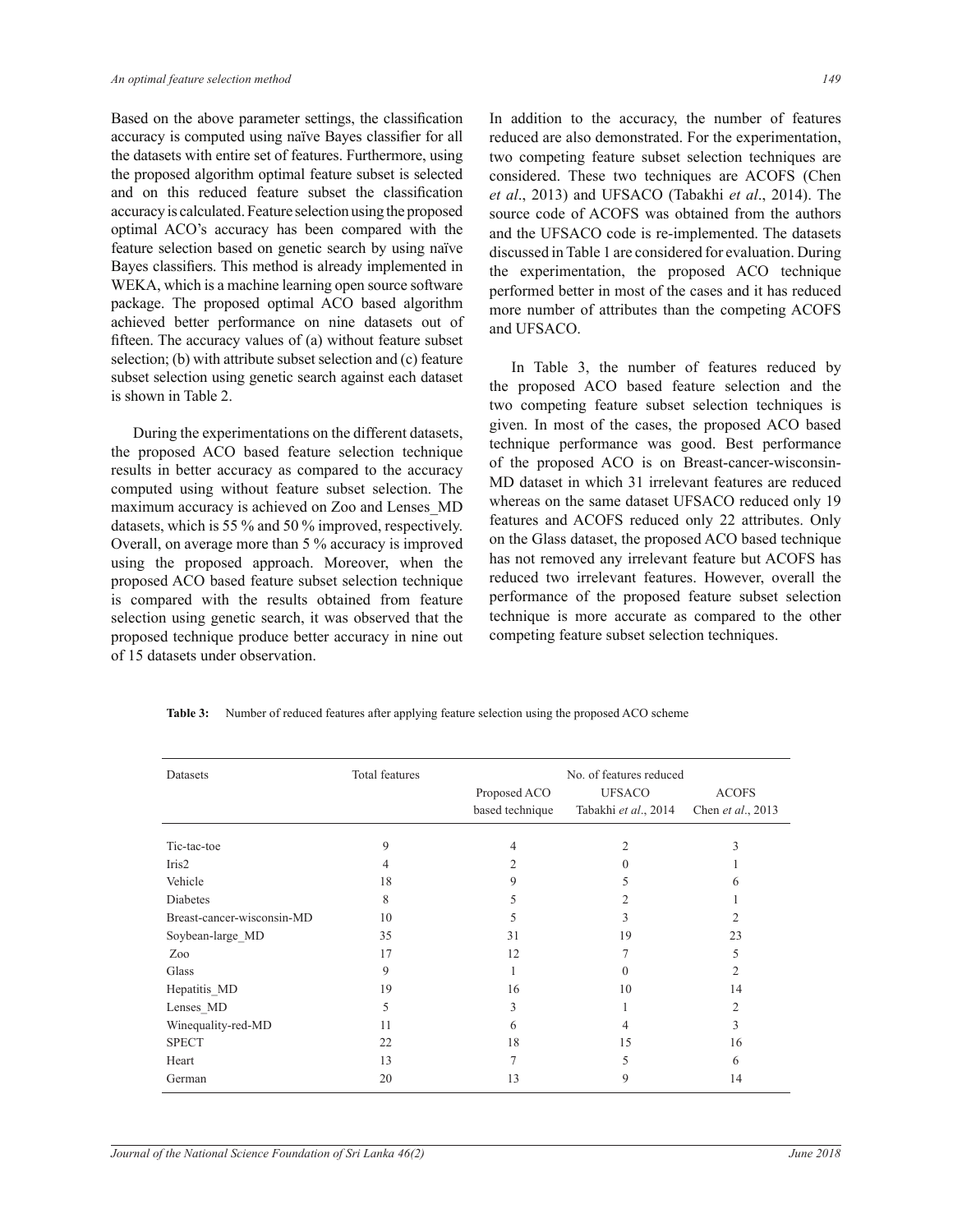## **CONCLUSION**

In this paper, a new optimal wrapper-based feature selection technique is proposed. The new proposed scheme combines both the accuracy of the wrapper feature selection model and adequate performance of the well-known ACO algorithm. The proposed ACO based feature selection scheme performance reduced the dataset dimensionality without compromising the prediction accuracy of the classifier.

# **REFERENCES**

- 1. Abd-Alsabour N., Randall M. & Lewis A. (2012). Investigating the effect of fixing the subset length using ant colony optimization algorithms for feature subset selection problems. 2012 13<sup>th</sup> International Conference on Parallel and Distributed Computing, Applications and Technologies, Beijing, China,  $14 - 16$  December, pp.  $733 - 738$ . DOI: https://doi.org/10.1109/PDCAT.2012.84
- 2. Aghdam M.H., Ghasem-Aghaee N. & Basiri M.E. (2009). Text feature selection using ant colony optimization. Expert Systems with Applications  $36(3)$ : 6843 - 6853. DOI: https://doi.org/10.1016/j.eswa.2008.08.022
- 3. Al-Ani A. (2005). Feature subset selection using ant colony optimization. International Journal of Computational Intelligence  $2(1)$ : 53 - 58.
- 4. Ali S.I. & Shahzad W. (2012). A feature subset selection method based on symmetric uncertainty and ant colony optimization, 2012 International Conference on Emerging Technologies (ICET), Islamabad, Pakistan,  $8 - 9$  October, pp.  $1 - 6$ .

DOI: https://doi.org/10.1109/ICET.2012.6375420

5. Chen B., Chen L. & Chen Y. (2013). Efficient ant colony optimization for image feature selection. Signal Processing 93(6):  $1566 - 1576$ .

DOI: https://doi.org/10.1016/j.sigpro.2012.10.022

- 6. Cheng H., Yan X., Han J. & Hsu C.-W. (2007). Discriminative frequent pattern analysis for effective classification. Proceedings of the  $23<sup>rd</sup>$  IEEE International Conference on Data Engineering (ICDE), Istanbul, Turkey,  $15 - 20$  April, pp.  $716 - 725$ . DOI: https://doi.org/10.1109/ICDE.2007.367917
- 7. Dorigo M., Maniezzo V. & Colorni A. (1996). Ant system: optimization by a colony of cooperating agents. IEEE Transactions on Systems, Man, and Cybernetics, Part B (Cybernetics)  $26(1)$ : 29 - 41.

DOI: https://doi.org/10.1109/3477.484436

- 8. Duda R., Hart P. & Stork D. (2001). Pattern Classification. John Wiley & Sons, New Jersey, USA.
- 9. Gu S., Cheng R. & Jin Y. (2016). Feature selection for high-dimensional classification using a competitive swarm optimizer. Soft Computing  $22(3)$ : 811 – 822.
- 10. Guyon I., Weston J., Barnhill S. & Vapnik V. (2002). Gene selection for cancer classification using support vector machines. Machine Learning  $46:389 - 422$ . DOI: https://doi.org/10.1023/A:1012487302797

11. Haindl M., Somol P., Ververidis D. & Kotropoulos C. (2006). Feature selection based on mutual correlation. Progress in Pattern Recognition, Image Analysis and Applications (eds. J.F. Martinez-Trinidad, J.A. Carrasco Ochoa & J. Kittler) CIARP 2006. Lecture Notes in Computer Science, volume  $4225$ , pp.  $569 - 577$ . Springer, Berlin, Heidelberg, Germany.

DOI: https://doi.org/10.1007/11892755 59

- 12. Hettich S. & Bay S.D. (1996). The UCI KDD Archive. Department of Information and Computer Science, University of California, USA.
- 13. John G.H., Kohavi R. & Pfleger K. (1994). Irrelevant features and the subset selection problem. Machine Learning: Proceedings of the Eleventh International Conference, Rutgers University, New Brunswick, USA,  $10 - 13$  July, pp.  $121 - 129$ .

DOI: https://doi.org/10.1016/B978-1-55860-335-6.50023-4

14. Kashef S. & Nezamabadi-pour H. (2015). An advanced ACO algorithm for feature subset selection. Neurocomputing  $147:271 - 279.$ 

DOI: https://doi.org/10.1016/j.neucom.2014.06.067

- 15. Khan A. & Baig A.R. (2015). Multi-objective feature subset selection using mRMR based enhanced ant colony optimization algorithm (mRMR-EACO). Journal of Experimental and Theoretical Artificial Intelligence 28(6):  $1 - 13$ .
- 16. Li S. & Oh S. (2016). Improving feature selection performance using pairwise pre-evaluation. BMC Bioinformatics 17(1): 312. DOI: https://doi.org/10.1186/s12859-016-1178-3
- 17. Liu H. & Yu L. (2005). Toward integrating feature selection algorithms for classification and clustering. IEEE Transactions on Knowledge and Data Engineering 17(4):  $491 - 502$ .

DOI: https://doi.org/10.1109/TKDE.2005.66

18. Markid H.Y., Dadaneh B.Z. & Moghaddam M.E. (2015a). Bidirectional ant colony optimization for feature selection. 2015 International Symposium on Artificial Intelligence and Signal Processing (AISP), Mashhad, Iran,  $3 - 5$  March, pp.  $53 - 58$ .

DOI: https://doi.org/10.1109/AISP.2015.7123519

- 19. Markid H.Y., Dadaneh B.Z. & Moghaddam M.E. (2015b). Sequence based feature selection using ant colony optimization. 2015 5<sup>th</sup> International Conference on Computer and Knowledge Engineering (ICCKE), Mashhad, Iran, 29 October, pp.  $100 - 105$ . DOI: https://doi.org/10.1109/ICCKE.2015.7365867
- 20. Saeys Y., Inza I. & Larrañaga P. (2007). A review of feature selection techniques in bioinformatics. Bioinformatics  $23(19)$ :  $2507 - 2517$ .
- 21. Tabakhi S. & Moradi P. (2015). Relevance-redundancy feature selection based on ant colony optimization. Pattern Recognition 48(9):  $2798 - 2811$ . DOI: https://doi.org/10.1016/j.patcog.2015.03.020
- 22. Tabakhi S., Moradi P. & Akhlaghian F. (2014). An unsupervised feature selection algorithm based on ant colony optimization. Engineering Applications of Artificial Intelligence  $32: 112 - 123$ .